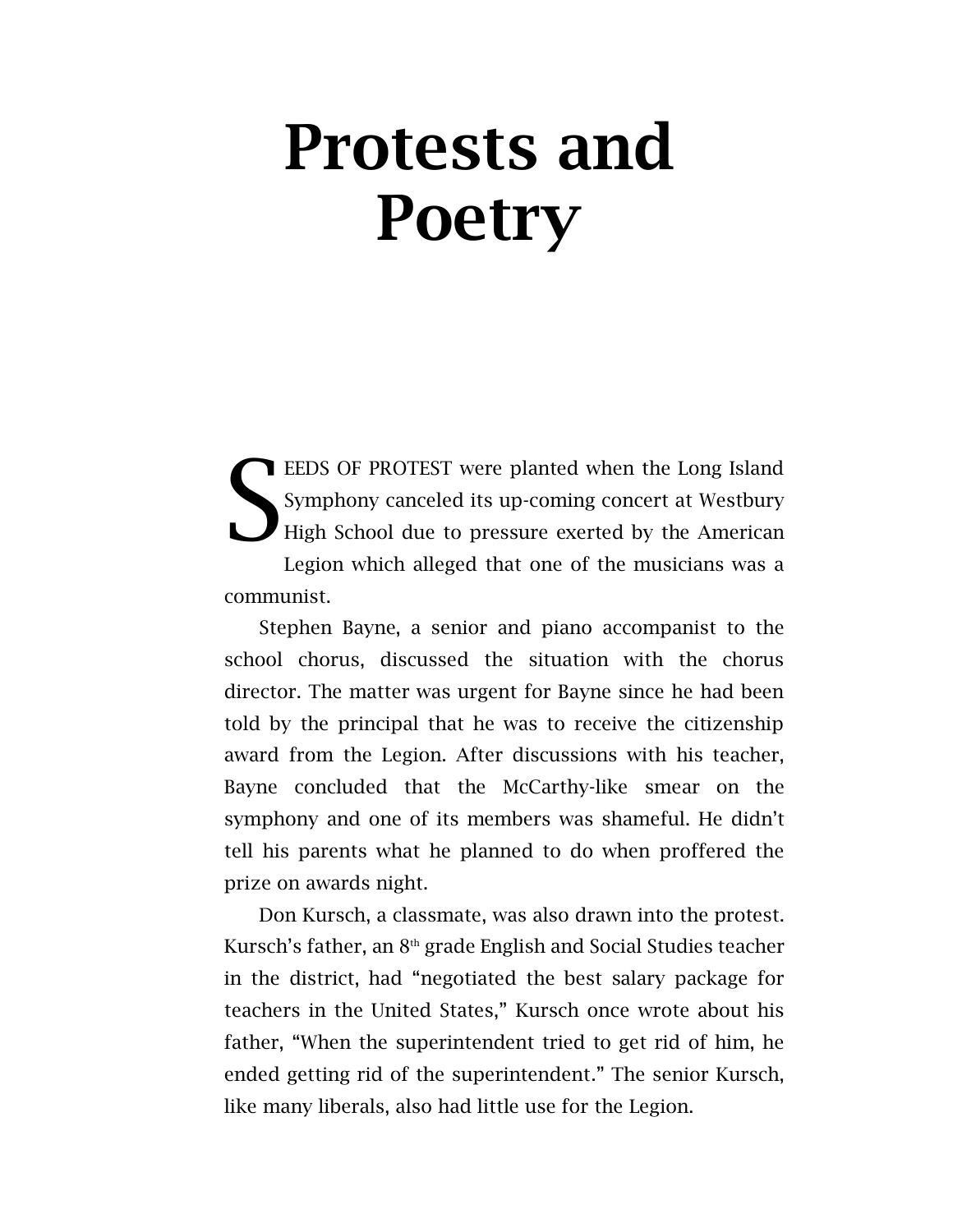The third student associated with the protest, Cheryl Humphry, was motivated less by political considerations than by two ethical concerns: people should be treated fairly, and a person shouldn't take what doesn't rightly belong to her.

Each was an outstanding student—Bayne president of the student council, Kursch class president, and Humphry class secretary. All three were honor students.

Life magazine featured the trio—A 17-Year-Old Boy Versus the Legion—in a June issue with a large photo of Bayne, another of Humphrey with her back against a tree holding a notebook looking a little overwhelmed, and Kursch with an extended hand as though waving away a reporter. The magazine described Bayne as "a brilliant student, president of the student council, talented pianist, promising scientist, good actor and an Eagle Scout."

Here's what happened in the spring of 1960:

At the Senior Awards Night, the school announced the prizes. When Bayne heard his name called for the American Legion Citizenship Award, he put his hand on his girlfriend's shoulder as rose to his feet—for reassurance, for support. As planned, he declared, "Wait. I refuse to accept an award from an organization I can't respect."

The audience twisted in their seats to see who had brazenly challenged the school authorities. Officials at the dais sat in disbelief until one broke the silence. He stood, pointing a finger in Bayne's direction.

"I demand the boy be ejected!" the school board member shouted.

Kursch's father cheered Bayne on, as did a few others, as the teenager turned and walked out of the room. Many that night thought Bayne was impertinent or worse, including the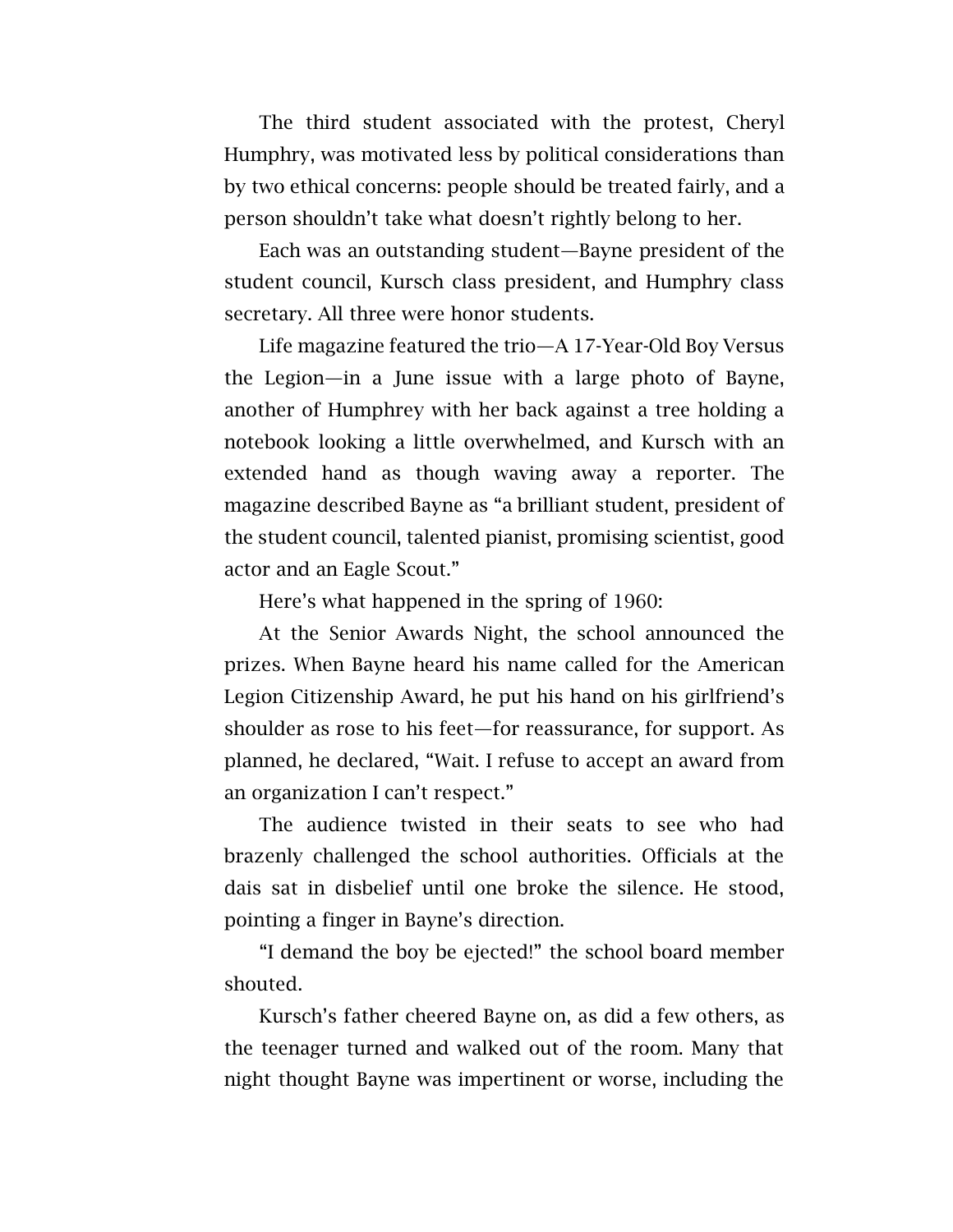chagrined principal who apologized to the Legion for the student's outrageous behavior.

An inside page the New York Times headlined—

Legion Foe To Miss L. I. Graduation Boy Says He Doesn't Want to Mar Day—Veterans' Aide Attacks Opponents

Eleanor Roosevelt featured the story in her nationally syndicated column, My Day.

I have been considerably interested in the controversy over the high-school graduate in Westbury, Long Island, N.Y., who had the courage to refuse an American Legion citizenship award because it came "from an organization whose policies I cannot respect."

The American Legion is a powerful organization and the student, Stephen Bayne, perhaps took on more than he alone could very well explain to the public, so I think it is only fair that some of us help him.

While I respect the Legion for many of the things it has done, and while I certainly have great respect for the men who fought for our country, I still cannot respect the attitude that the Legion has taken, for instance, on the United Nations. This position, clothed in patriotism and practically the same as that of the DAR, presents UNESCO, a specialized agency of the U.N., as being Communist.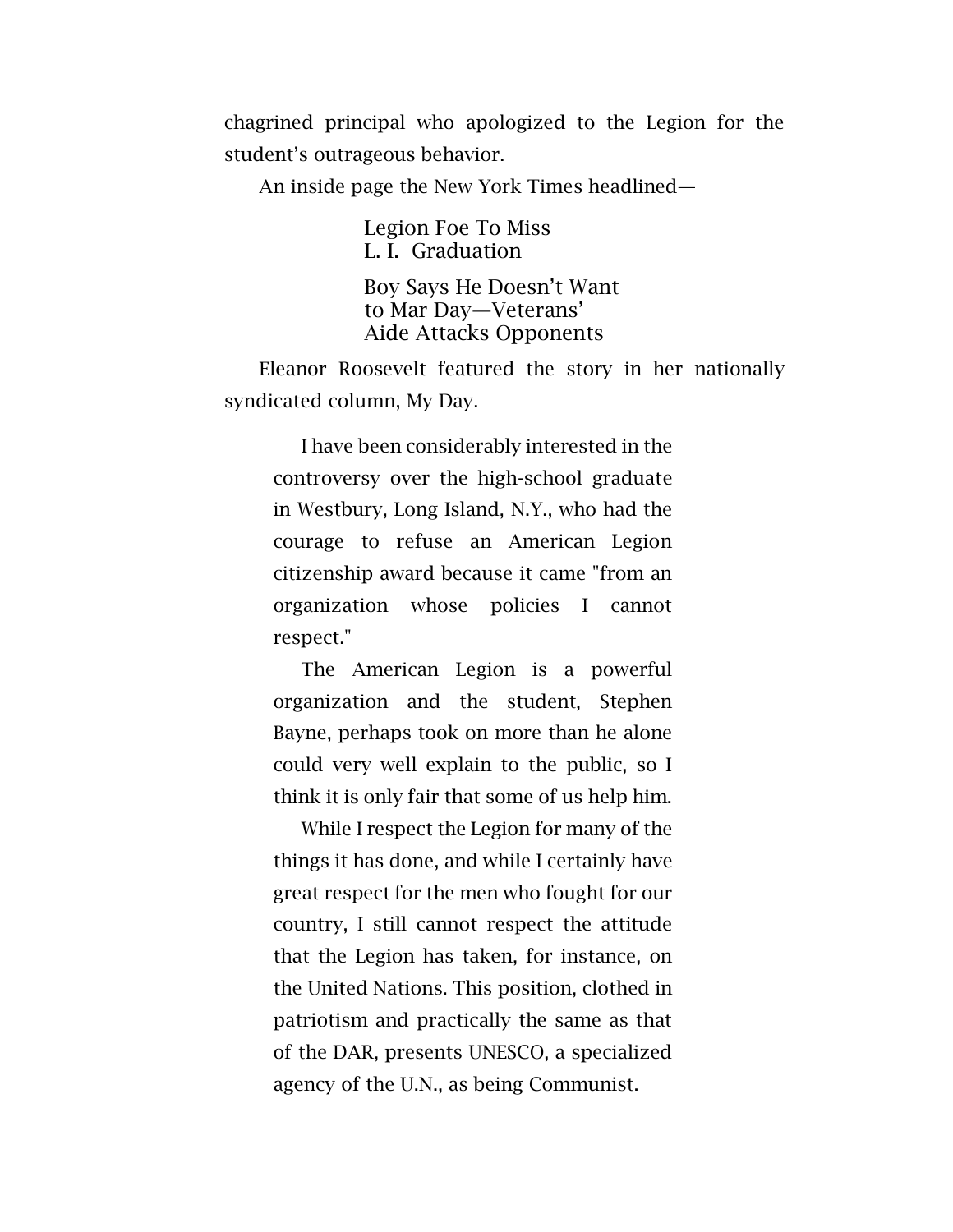When its own committee reported that UNESCO was not Communist, the Legion, without reading the report, announced at its convention that this U.N. agency was Communist. This is childish and the kind of behavior we certainly do not want to uphold as a pattern for our young people to follow.

It is very unfair for the public-school authorities to withhold any honors coming to Stephen because of his attitude. They should be pleased that education has given one young boy the strength to stand for things in which he believes. This is an achievement of which the whole Westbury school, particularly the faculty, should be proud.

Life's article elicited a few letters. While a couple supported Bayne, one reader from New Orleans wrote, "Where does Mr. Stephen Bayne get the idea that he doesn't respect the American Legion, a veterans' organization that fosters 100% Americanism? If I were his father, I would break every bone in his body!"



Stephen Bayne (Life)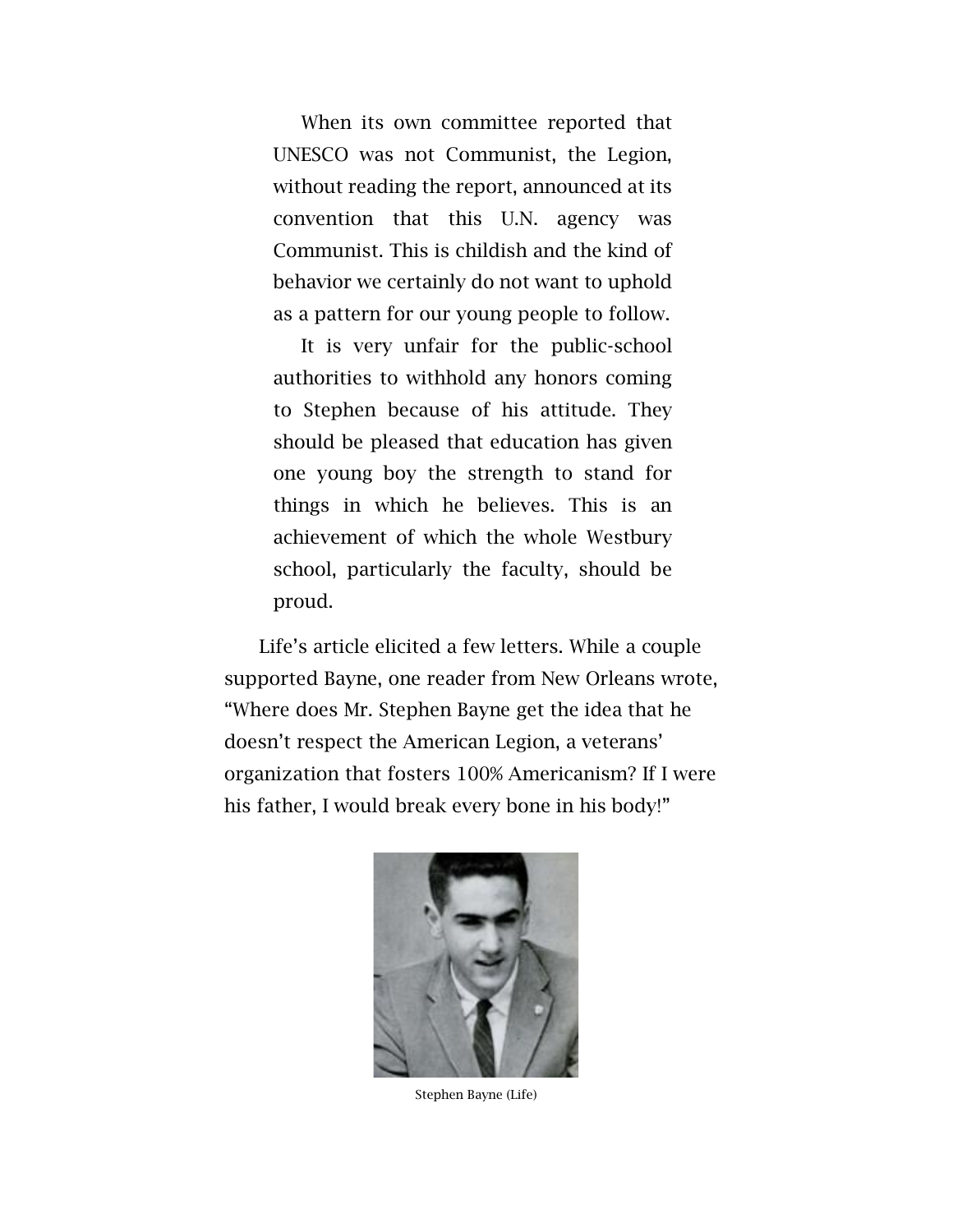The Louisiana letter-writer wasn't alone in his fury. Death threats began arriving in the Bayne mailbox. Fearing for her son's life, his mother contacted the FBI. For two weeks, a federal agent protected Bayne whenever he left his home.

Not wanting to endanger his classmates by being seen with them, his mother passed on a message to them from him: "Sunday afternoon will be the long-awaited culmination of four years of fun and hard work. It is a solemn and traditional ceremony. My voluntary absence will help keep it that way. I will not participate in the graduation exercises. My best wish to all my classmates."

"There were some people," the Nassau County American Legion's adjutant complained before 300 delegates at its county-wide meeting, "who because they do not care to learn the true character and purposes of the American Legion, occasionally break into print attacking the policies of our organization. It is most unfortunate that a few columnists who have a great affinity for defending people and organizations that we regard as leftist," evidently referring to Mrs. Roosevelt, "seize upon the action of an immature youth to make a Roman holiday of it."

Bayne's mother defended her son. The Legion had gotten it backward. Stephen, she said, was staying away from school because "he does *not* want to make a Roman holiday of it."

Kursch and Humphry thought that Bayne had gone too far with his protest, although they understood his reason and supported him against attacks from the community.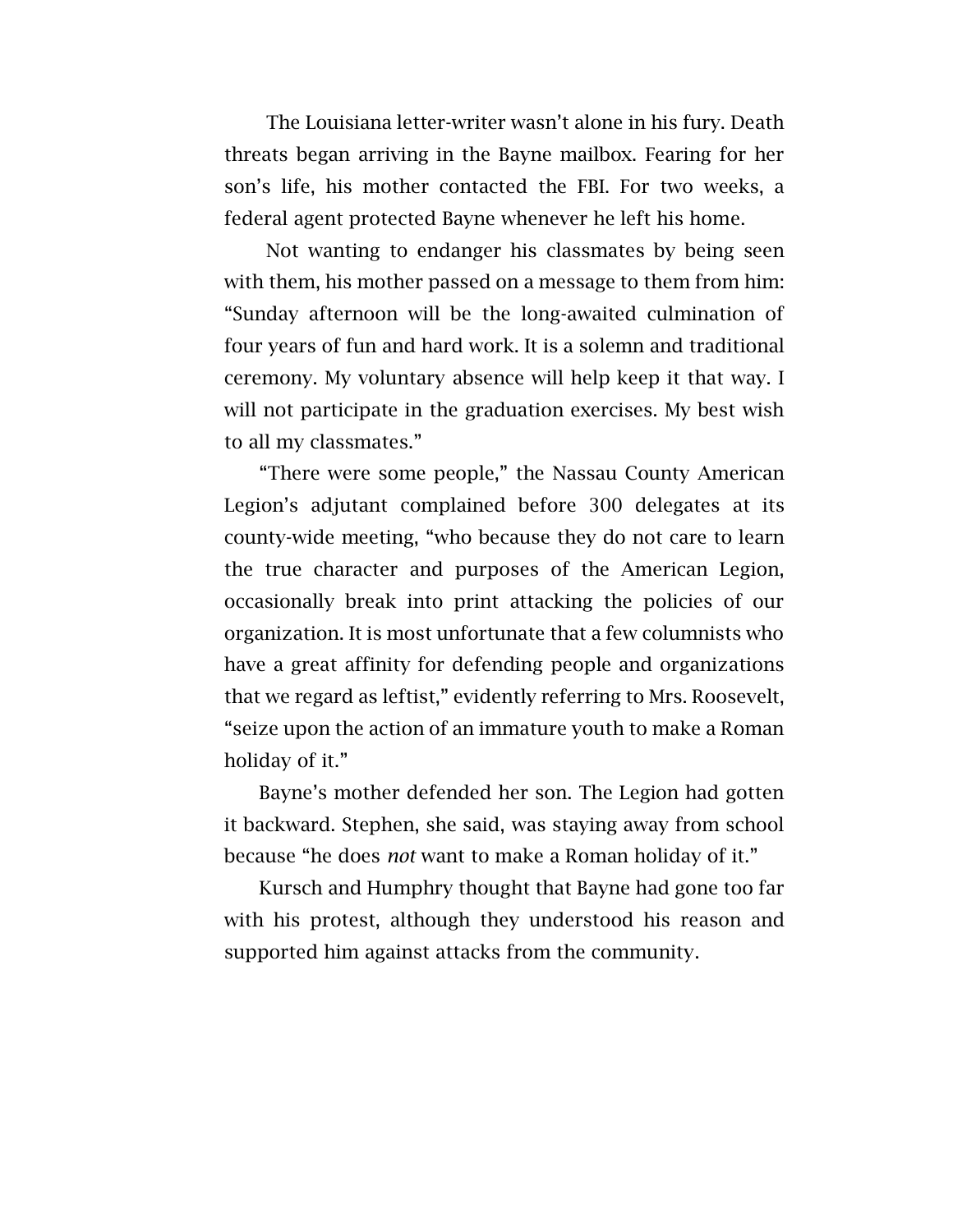

Cheryl Humphrey, Donald Kursch (Life)

At graduation, Humphrey secured the English prize and Kursch the history award. Each received the works of Euripides. When the two realized that Bayne was originally slated to receive the books, not them, they engaged in their own protest by returning the books to the school.

The Life article quotes the Legion's post commander saying that Bayne's actions were a "lifetime mistake" that would "plague him."

Harvard didn't agree. The college admitted hm on a scholarship, as it did Kursch. Humphrey enrolled at tuitionfree Queens College.

Bayne moved to the West Coast after earning a biology degree from Harvard and a MA in anthropology from Columbia. In Seattle he became the Education Director of the city's Symphony Orchestra and composed music for chamber and symphonic ensembles. In retirement, he volunteered as a docent at the Contemporary Jewish Museum, the de Young Museum and the Legion of Honor art museum.

With degrees from Harvard and the George Washington University, Kursch served in several posts in Europe as a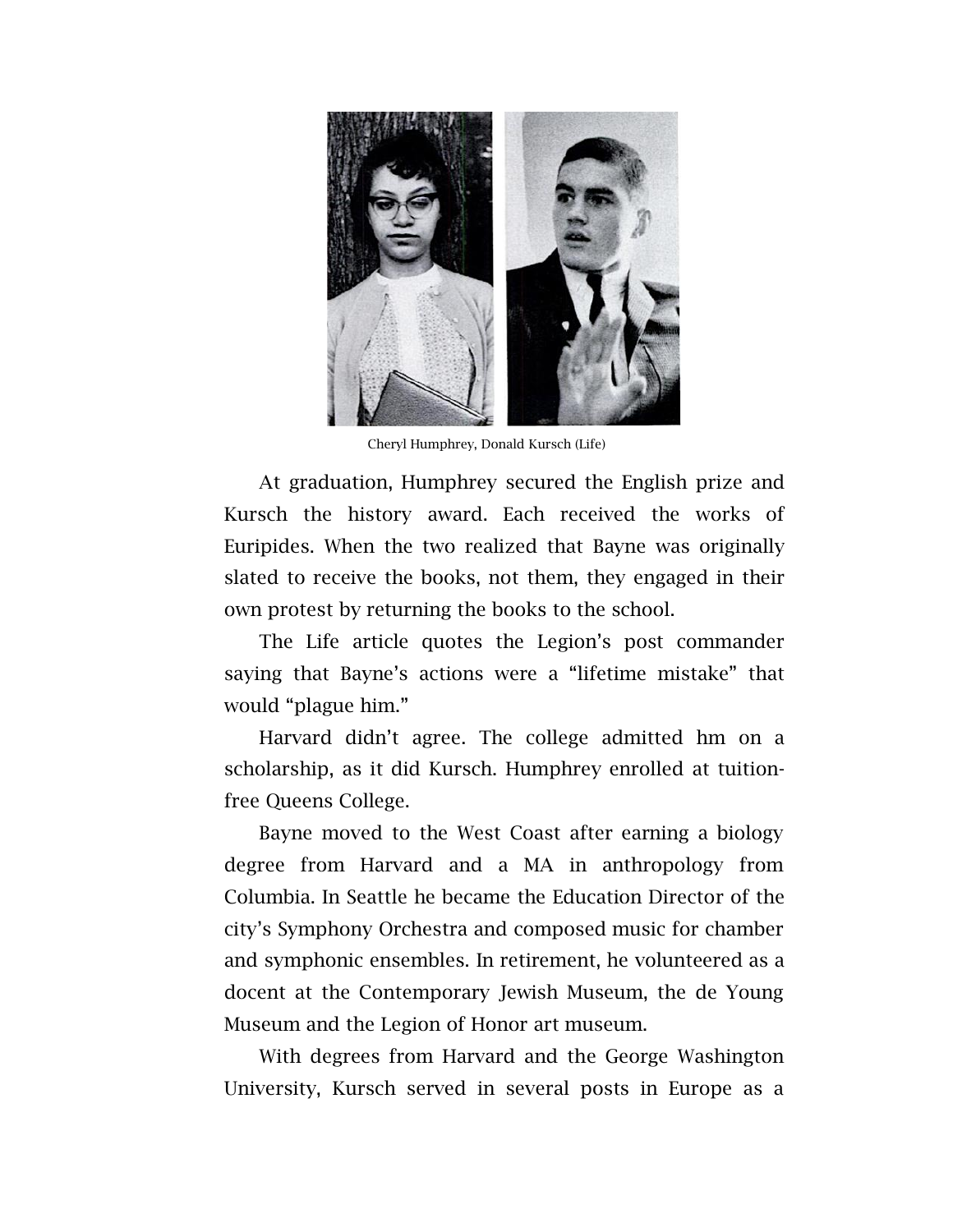Foreign Service officer for the U.S. Department of State for thirty-seven years. After he retired, he became a Senior Advisor at the State Department's Coordinator for Counterterrorism.

Humphrey stayed local: she graduated from Queens College, received an MS in education, and taught in New York City public schools for many years.

## **````````````````````````**

1976-79

Three pizza parlors stood across from one another downtown, near the corner of Orchard Street. One was torched and then there were two. Another shut down abruptly and then there was one.

This was the pizza war that inspired a short poem of mine, which led to articles in the New York Times, Newsday and a discussion on a New York public radio show.

The story began with the Greater Westbury Arts Council. Initiated by Kayla Zalk, president of the American Dance Guild, the arts council ran classes in pottery, art, dance, and music. In the basement of the Westbury Library, Lyn and I jiggled to African beats taught by Bernard Johnson, a Manhattan choreographer and costume designer for theater, dance, and film; many children participated in eurhythmic music classes; Lyn won first prize for her blue-and-yellow hexagonal quilt at the Outdoor Art and Crafts Festival held on the grounds of the Westbury Friends school.

I volunteered to create and curate the Center for Contemporary L.I. Poetry. The first endeavor brought together books, journals, magazines, chapbooks and anthologies by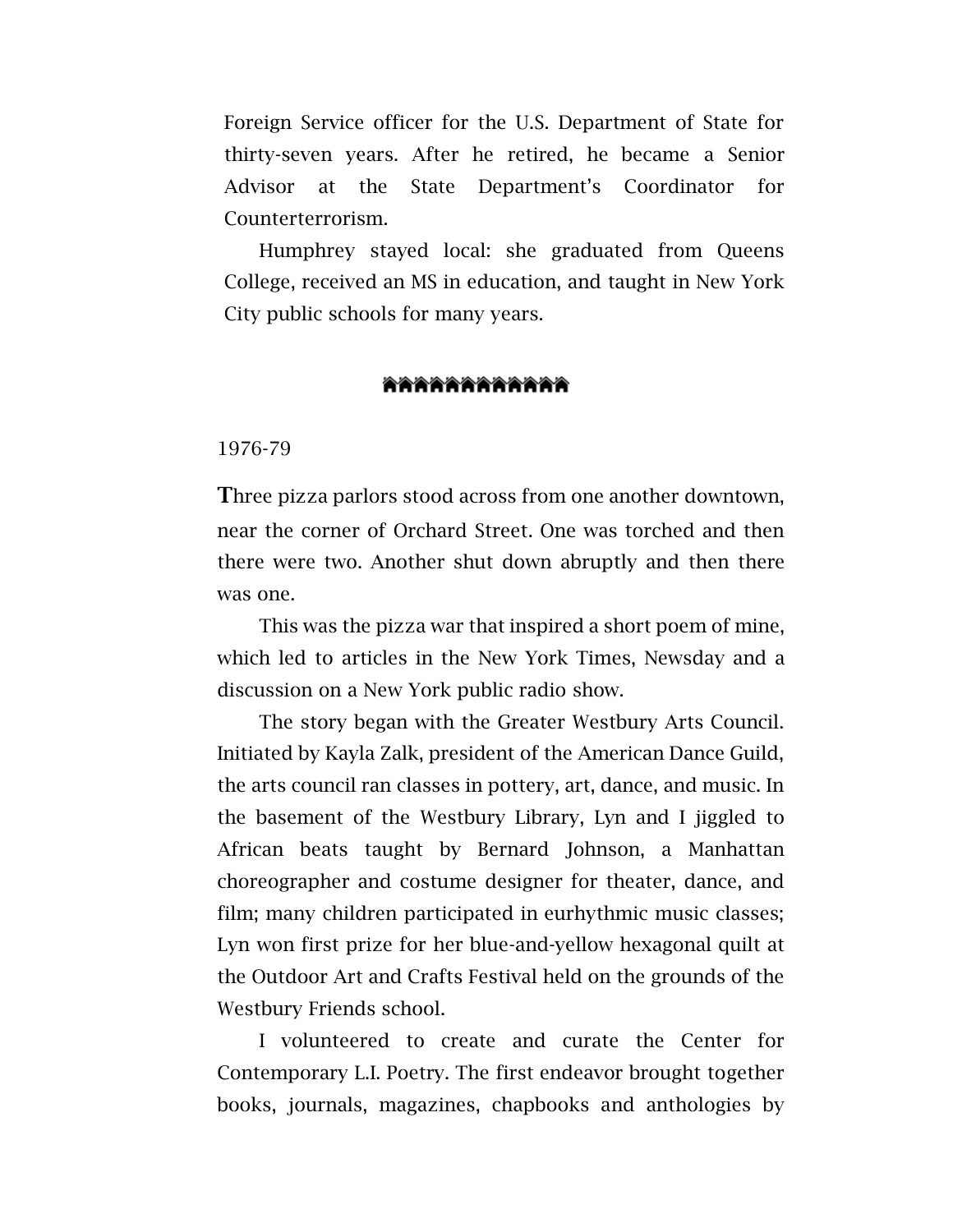Long Island poets and publishers that were displayed on a shelf under a picture window in the library. Some publications were by nationally recognized poets, including a Pulitzer Prize winner, and local writers read by 10s of people, all the material in prominent view of library patrons.

Poetry shouldn't be only for those with enough talent and patience to be published, we thought. So, the council put out a call for poetry submissions—no limit on length, style, or subject matter, all submissions accepted. Poems quickly covered one of the reading room walls, replaced by a new batch every two weeks.

From the Westbury Times—

Poetry wall welcomes verse

Something there is that doesn't love a wall . . . that wants it down. Robert Frost's craggy faced farmer might not have taken too kindly to it, but Westbury poets do love their wall.

Something there is that loves a poetry wall in Westbury. That's why would-be poets who have all but given up placing their poems before the public should take heart. By presenting their "gift" of poetry, they can placate their secret Muse and satisfy that inner longing to express themselves.

Where's there's a poetry wall, there's a way.

Newsday quoted from a high school student's poem—

This damn winter reeks of death Places that hold memories beckon to me.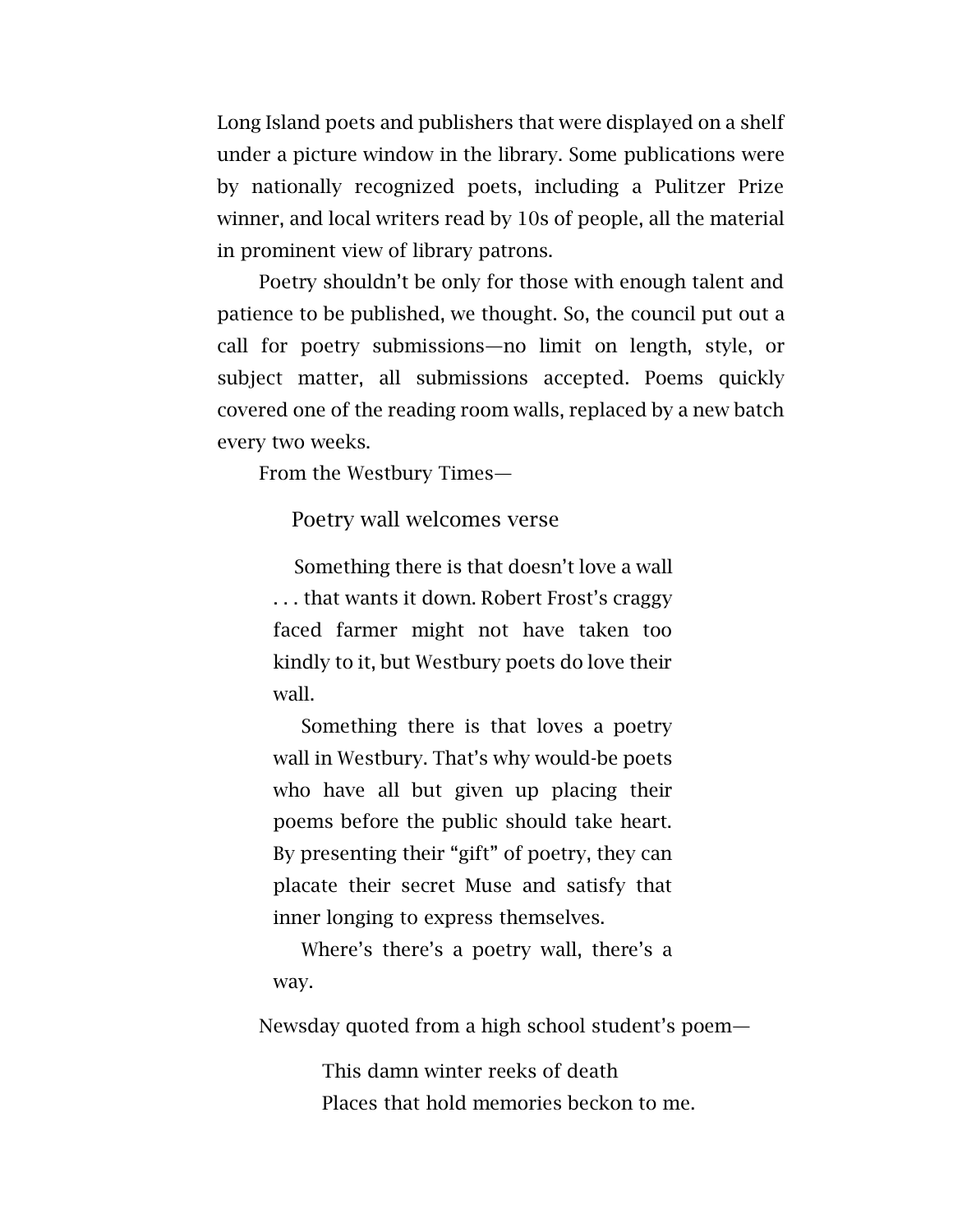Another wrote—

A poem must spit fire draw blood be as hard as steel soft as mud A poem must be whimsey laughter pain tears you can walk thru like Oregon rain

The poems of Kofi Awoonor, an international known Ghanaian poet, had spit enough fire that the Ghanaian government sentenced him to a year in jail. The former SUNY-Stony Brook professor had been seized in his home country within months after arriving there to teach in the English Department at the University of Cape Coast. Several of us from Westbury joined an effort to secure his release. As members of Amnesty International USA Group #74, we had worked on behalf of political prisoners and prisoners of conscience from around the world by writing letters, signing petitions, picketing, and meeting with government officials.

We "adopted" Awoonor and began writing letters to Ghanaian officials asking for his release.

This poem Awoonor smuggled out of prison, written to a girl on her birthday—

> There are iron bars on the door A man stands with a gun He brings me food and water Now and then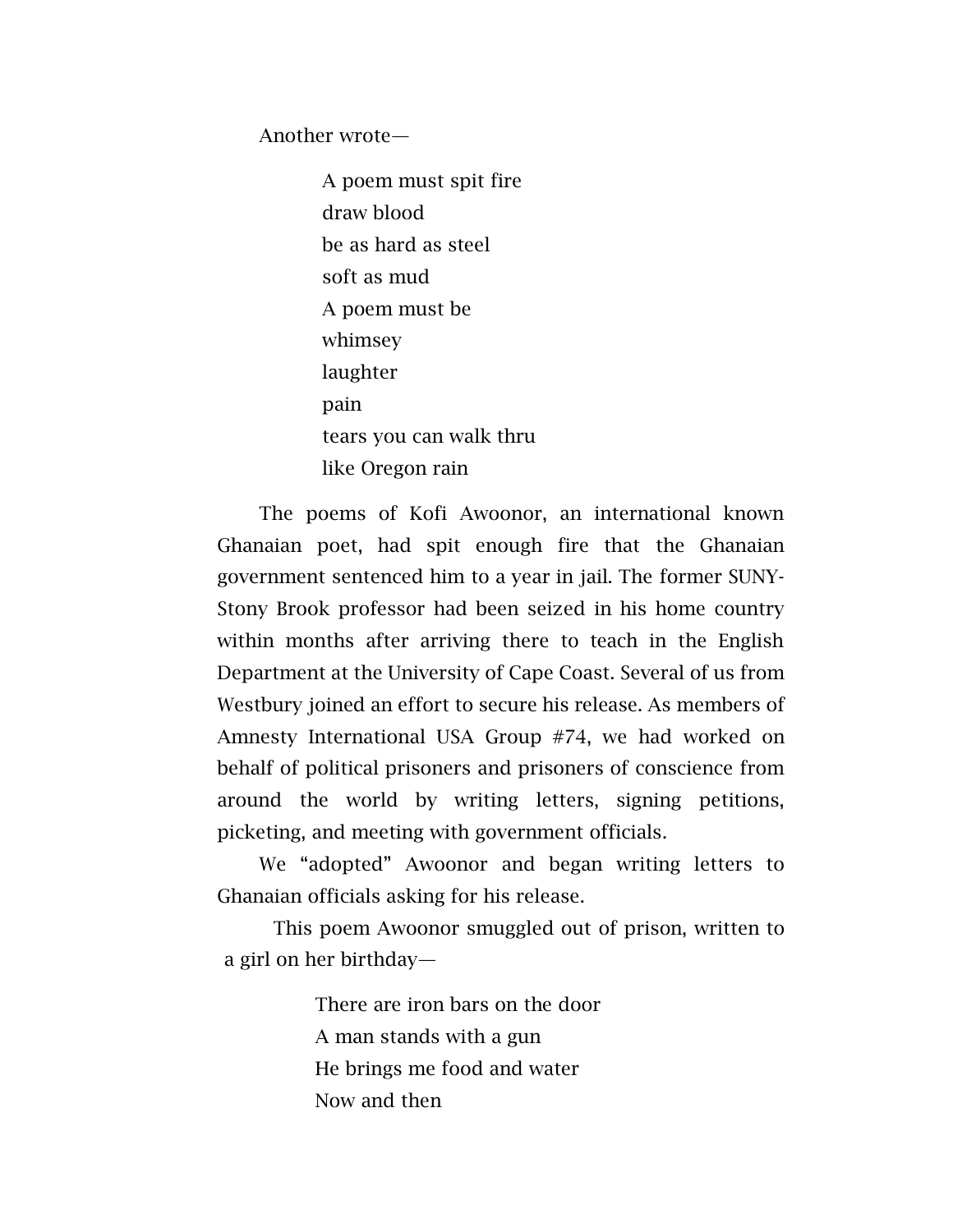And I dream that soon You and I and all of us Will be free.

In return, I wrote this poem for him—

As I sit and dream a little You too sit in a mosquito cell and others in frozen rooms confined for their thoughts Your captors sharpen their teeth on silence So I forge my gentle spear As you send yours past drowsing prison guards a joyful song together across continents of narrow hearts.

AI Group #74, the Greater Westbury Arts Council, and the Westbury Memorial Library collected Awoonor's published poems, fragments of unpublished poems, and books by and about him to call attention. By the time the exhibit was installed, he had been released. Still, Newsday ran a half-page story on the library's program to bring attention to the poet unjustly imprisoned.

Our next poetry project was inspired by Long Island-born Walt Whitman, bard of the common person. The council decided to bring poetry to the masses, and what greater mass of Long Islanders was there than the Dashing Dan commuters? Our proposal to the LIRR was two-pronged: put up poetry posters in railcars and have winners of the contest read their poems on board during the month of May to celebrate the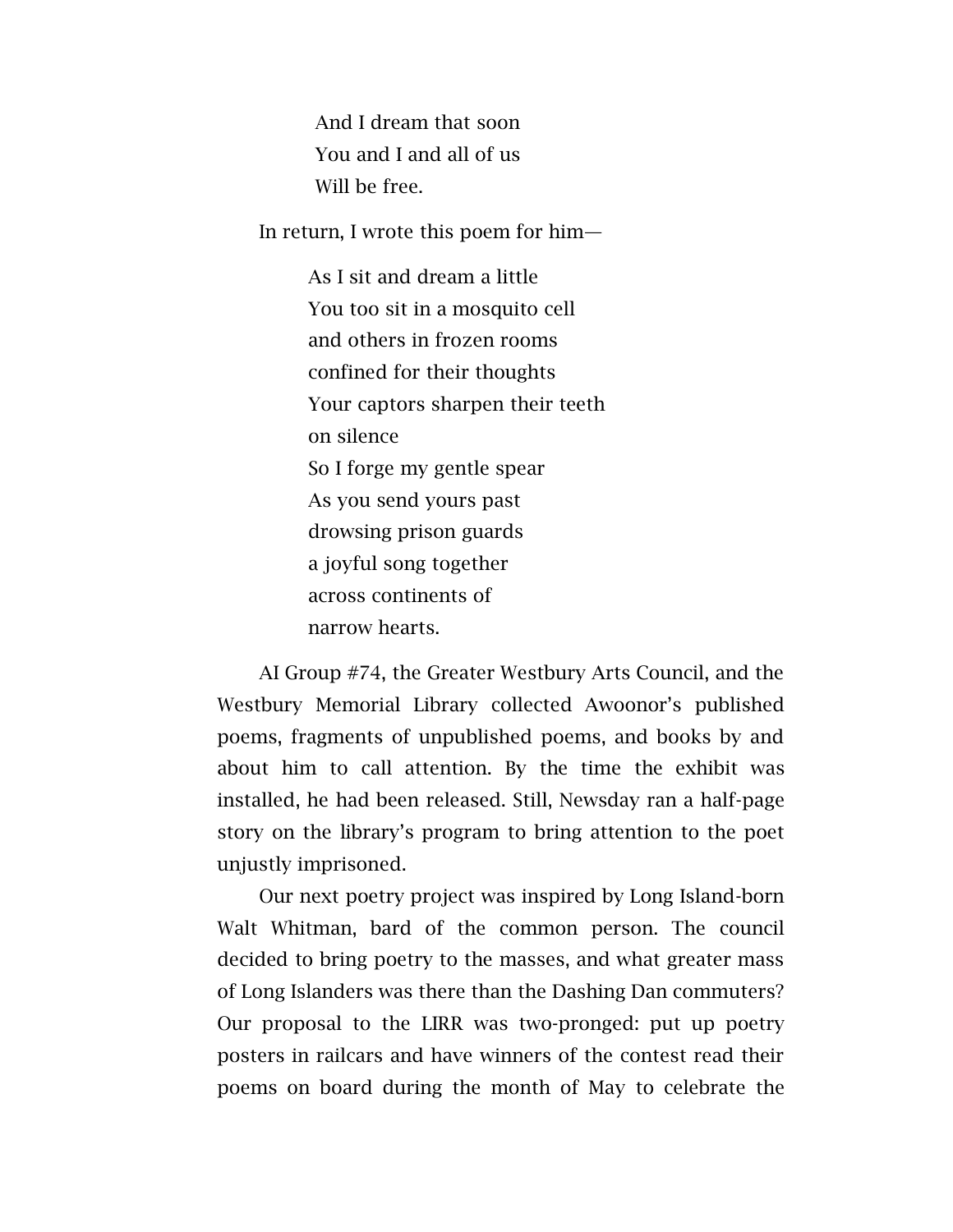Whitman's birthday. Whitman never read his poems to his fellow commuters on the Brooklyn Ferry, but I was certain he would have applauded this effort.

Railroad officials thought the readings on the trains were impractical, but they did agree to place 100 illustrated Long Island-themed posters for each of the 10 winners in railcars and to distribute copies of featured poems to some lucky riders. We applied for a \$1,700 grant from the New York State Council on the Arts to pay for printing costs.

The state council asked for a mockup of a poster. We hadn't yet announced the final selections, so we didn't want to use any of the submissions. Instead, we decided to use one of mine, without a graphic, as the slug. I chose a poem that focused on Long Island, in particular, Westbury.

The New York Times April 9, 1979—

Musings of Local Poets to Greet

Hardened Riders on the L.I.R.R.

Ten Long Island poets, some of whom have never had their work published, will soon have their work read by hundreds of thousands of people.

The poetry, which concerns such matters as manhole covers on Montauk Highway and the continuing urbanization of the suburbs, rendered in iambic pentameter, among other meters, is to be printed on posters and placed in Long Island Rail Road cars, just like posters that urge riders, sometimes in rhyme, to smoke cigarettes, drink whisky or entrust their money to a bank.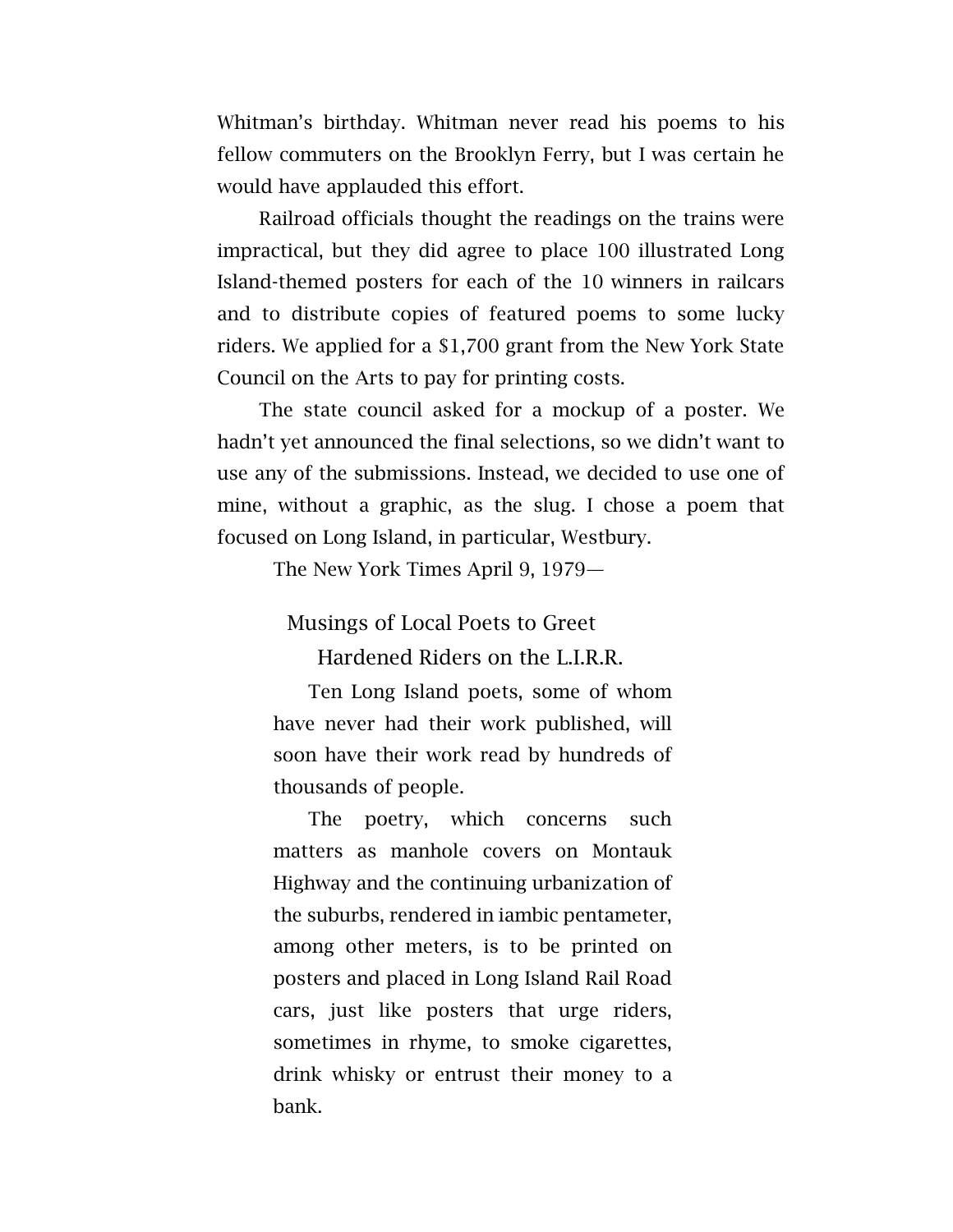Newsday also thought bringing poetry to commuters was a splendid idea. An editorial read:

## Poetry That Those Who Ride May Read

Two of the greatest problems facing contemporary poets are (a) getting published and (b) getting read. Regrettably, (a) is not always followed by (b), but the Greater Westbury Arts Council has come up with a solution to the problem, and we think it's delightful.

It's possible to avoid books of poetry. Many readers do it for years at a time. But commuters aboard Long Island Rail Road trains can hardly avoid eye contact with advertising posters. So to reward the seven winners of its poetry contest, the arts council proposes to publish each of the poems in an edition of 100 train posters.

A poster may not be as durable as the traditional slender volume, but it certainly generates greater readership. We think the arts council is to be commended for finding a way to bring poetry to readers—whether they like it or not.

Commuters would never find out whether they liked it or not. The executive director, Robert Mayer, told the New York Times that the funding request had been turned down after a literature panel, which included poets, had reviewed poems submitted "and found that the quality was not of a level that it thought should be supported by state funds."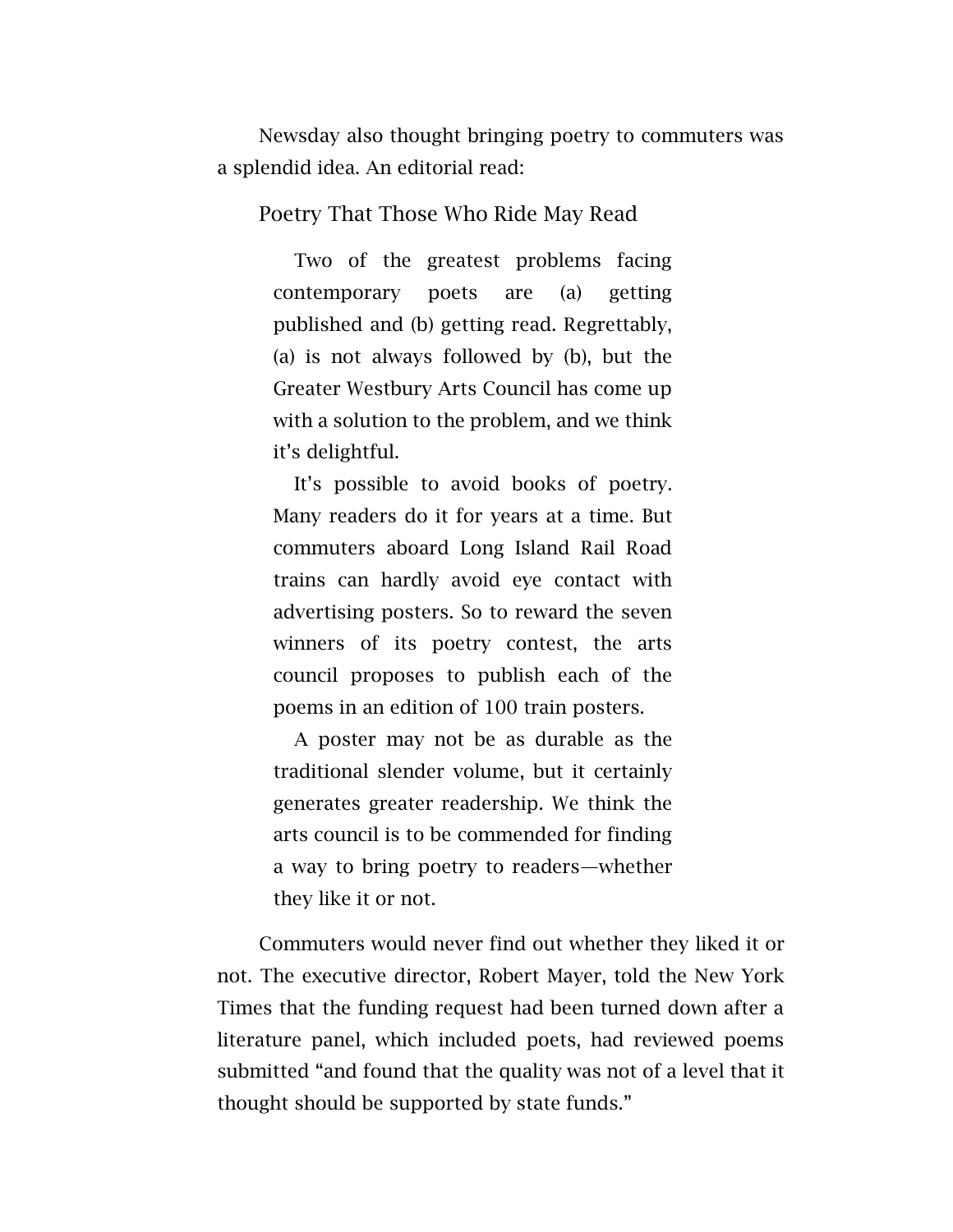A Newsday story had a slightly different quote from Mayer. Now he said the rejection was based on a single poem submitted with the application. I told Newsday that my poem "was not really meant to show the quality of what we were looking for. It was just part of a graphic mockup showing the sort of posters we planned to have printed. We could have just scribbled in place of the poem."

In fact, I, along with an Adelphi University English professor and a publisher of a poetry press, had selected a distinguished group of Long Island poets from more than 300 entries. We were now in the process of choosing illustrators for the posters.

The council accused Mayer of dismissing the poetry without having read the final 10 selections. "Our board of directors was incensed at the impolitic, denigrating remarks made by you without having seen any of the submitted poetry," GWAC's director said.

No one outside the council had seen the winning poems, but readers of a New York Times could judge for themselves as my poem was reprinted in a follow-up article about the fracas. Or radio listeners to WNYC could have heard the poem, as I did one morning while driving.

Worn down by the controversy, the council gave up the poster project. Not long after, several key members of GWAC moved and one died, ending not only the poetry endeavor but the arts council itself.

Today young men wear designer sneakers, only aging widows don black stockings and frumpy dresses, tomato gardens are green carpets and most grape presses went into storage. The poetry collection moved to Hofstra University.